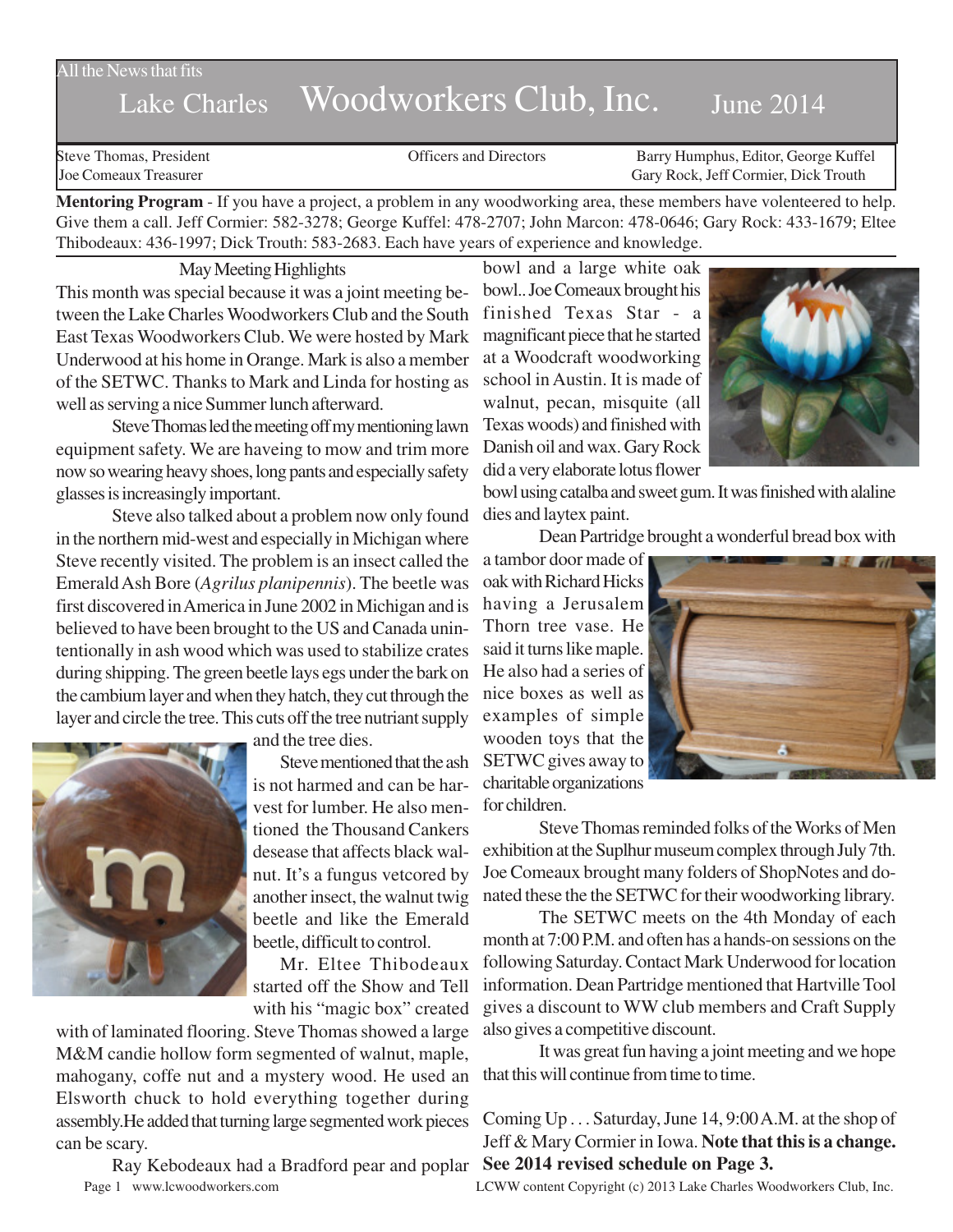Using "Deep Base" as a Clear Wood Finish One of the members of the South East Texas Woodworkers Club (I believe it was Dean Partridge but I may be incorrect), brought up an interesting idea for those who want a finish for outdoor projects.

Deep Base is today typically listed as Base-4 on cans that you can purchase at almost any paint supplier. Base-4 does not contain any initial tint. Typically, it is sold in onegallon cans and a pigment is added to your specifcation. In other words, this is outdoor house paint when tinted. To get a 1 quart can, you'll likely have to visit an actual paint store such as South City, Sherman-Williams, Garrett, Diamond, etc. It may be available in quarts at our local box stores as well.

The SETWC member said it works well as an outdoor clear wood finish. After some investigation though, it is not quite that simple as you really need to add at least something to improve its UV resistence. Like any exterior paint, it needs to be renewed from time to time though likely not as frequently as most clear coats including spar varnish.

Base-4, chemically, is a clear acrylic one-part polyurethane that is non-yellowing. Acrylic varnish is a transparent, hard, protective finish or film primarily used in wood finishing but also for other materials. Varnish is traditionally a combination of a drying oil, a resin, and a thinner or solvent. Varnish finishes are usually glossy but may be designed to produce satin or semi-gloss sheens by the addition of "flatting" agents. Varnish has little or no color, is transparent, and has no added pigment, as opposed to paints or wood stains, which contain pigment and generally range from opaque to translucent. Varnishes are also applied over wood stains as a final step to achieve a film for gloss and protection. Some products are marketed as a combined stain and varnish.

Deck finishes are examples of the combination of stains, UV protection (usually a colorant), resin and a drying oil such as Japan dryer. A variation are coatings for fine artwork but have the additional property of being reversable or removable.

After being applied, the film-forming substances in varnishes either harden directly, as soon as the solvent has fully evaporated, or harden after evaporation of the solvent through certain curing processes, primarily chemical reaction between oils and oxygen from the air (autoxidation) and chemical reactions between components of the varnish. Resin varnishes "dry" by evaporation of the solvent and harden almost immediately upon drying. Acrylic and waterborne varnishes "dry" upon evaporation of the water but experience an extended curing period. Oil, polyurethane, and epoxy varnishes remain liquid even after evaporation of the solvent but quickly begin to cure, undergoing successive stages from liquid or syrupy, to tacky or sticky, to dry gummy, to "dry to the touch", to hard.

Recently a friend asked me to fit a bracket to and finish a sailboat tiler. The original was past use except for the srainless bracket and bolts. She had to order the tiler from the boat manuafacturor in England. So after a bit of router work and hand planing, it was ready to finish.

Since this device is made of laminated oak, goes outside and she wanted a natural wood finish, I considered standard "spar" varnish which is a long oil acrylic polyurethane. It is long oil because it contains more oil than standard polyurethane finishes. You can purchase this or you can make your own if you want to save considerable money. Two quarts of Gleam brand spar varish will set you back about \$60.

Depending on the size of your project, e.g. an outdoor bench (or in my case a tiler), you may not need this much. The formula is simple: 1 each 1/2 pint of commercial brand name spar varnish, 1/2 pint of boiled lindseed oil, 1/2 pint of paint thiner (or turpentine) and 1 ounce of Japan dryer. Using these small quantities means that there will be a ralatively small amount of left over finish.

The main consideration of using this finish is the relatively long curing time. You need to waite a minimum of 24 hours and 48 hours is much better between coats. What you are trying to achieve is a "dry to the touch" feel of the piece. Like all poly finishes, you need to do a light sanding between the coats.

Remeber that this is designed for outdoor finishes on bare wood and not designed for finished items that will live inside your home.

Speaking of bare wood, you may also want to do a pre-finish of reduced shellack before the primary coats. This will seal the wood well and improve the ultimate drying time. For this project, I did three coats of what I estimated was about a 2.5 pound cut of shellack. This is pretty thin but dries very fast.

Factors such as heat and humidity play a very large role in the drying and curing times of varnishes. Drying and curing time of all varnishes may be sped up by exposure to sunlight, ultraviolet light, or heat. In addition, all drying oils, certain alkyds, and many single-component polyurethanes produce heat during the curing process. Therefore, oil-soaked rags and paper can smolder and ignite hours after use if they are bunched or piled together, or, for example, placed in a container where the heat cannot dissipate. Be safe. *Barry Humphus.*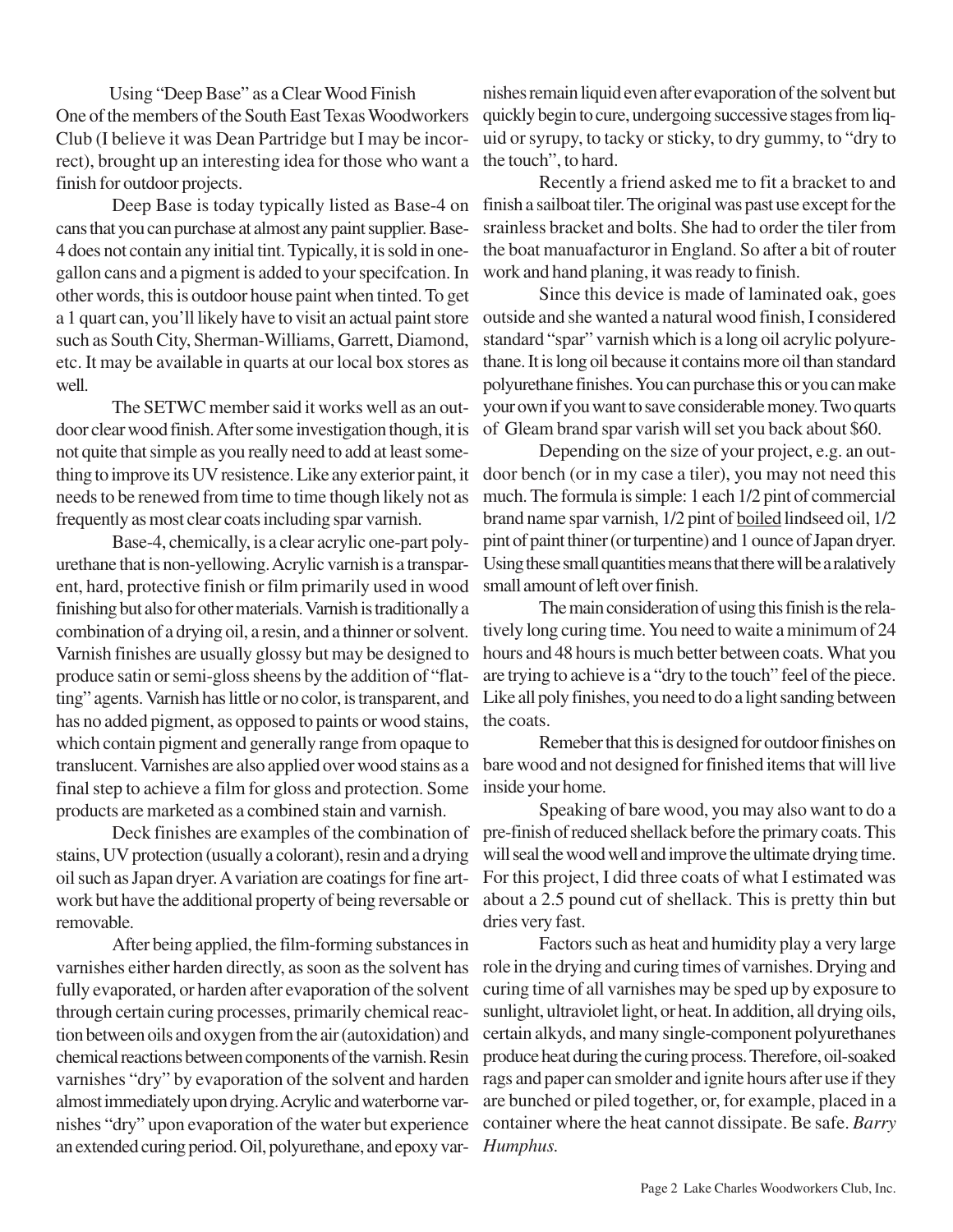# Hair dryer helps remove stickers

Adhesive-backed bar-coded stickers on lumber may speed up the checkout process, but it's tough to remove them later. I've tried scraping, sanding, and using solvent, but nothing worked very well until I tried a hair dryer. The hot air softens the adhesive, and the sticker usually peels off in one piece.

# Make caulk beads as smooth as silk

When smoothing a bead of latex caulk at my house, I was looking for a place to wipe the inevitable glob of goo that collected on my fingertip. My spouse handed me a box of pre-moistened towelettes called baby wipes. While we don't have a baby, she said they come in handy for many small cleaning tasks. Besides cleaning my hands, I discovered that a towelette wrapped around my finger left an exceptionally smooth bead of caulk. Now, I always keep a box of baby wipes handy in my shop for waterless cleanup of hands and tools.

# Pinhole view puts flatness in focus

To check the surface of a panel for twists or warps, many woodworkers use winding sticks. You lay two straight-edged sticks on the panel and sight across the top edges of the sticks. If the panel isn't flat, the edges of the sticks won't appear to be parallel. I've used this method in the past, but as I've gotten older, my eyesight doesn't allow me to focus Most psychological researchers maintain that the human brain on both sticks at once.

To overcome this problem, punch a small hole (less than 1/32") in a note card. Sighting through this "pinhole aperture," as shown, increases the depth of field and brings everything into clear focus. You can use the same technique to sight along the edge of boards to check them for straightness.

Remove finish nails cleanly with a roll pin Recently, when repairing wobbly tenons in a chair, I found that the previous owner had tried to strengthen the loose joints by driving finish nails through the tenons. I needed a way to remove just enough wood from around the nails to be able to pull them out with needle-nose pliers.

Digging through a drawer in my shop, I found a roll pin (a.k.a.spring pin or tension pin), which is a cylindrical piece of spring steel. Spring pins have a body diameter which is larger than the hole diameter, and a chamfer on either one or both ends to facilitate starting the pin into the hole. The spring action of the pin allows it to compress as it assumes the diameter of the hole. The radial force exerted by the pin against the hole wall retains it in the hole.

Page 3 Lake Charles Woodworkers Club, Inc. After making several "teeth" in one end of the pin with a flat file, I chucked the roll pin into my portable drill, positioned it over the nail, and slowly pulled the trigger. My new "plug cutter" cleanly removed the wood around the nail, allowing me to pull it out and I filled the hole with a tapered wooden plug.

#### Plotting your course

Before you cut the first board for a project, review the plans, line up all the materials and supplies, and determine what tools and equipment you'll need. Think about the steps involved and how you'll accomplish them. Then jot down a brief list outlining the order for accomplishing the steps, which you can then use as a checklist. You may alter your work plan as the project progresses, but working from a list of everything you need to accomplish ensures that you don't miss something crucial.

# Make notes, not memories

When a project spreads across several shop sessions, break the work at a logical point whenever you stop. Complete the step you're working on, for instance, instead of stopping in the middle of an operation. Then, write notes on the plans and mark parts so you can easily determine where you left off. You may think you'll remember where you stopped and what you need to do next when you return to the project, but human nature says you won't, especially if the break lasts longer than you plan.

#### Banish distractions

can concentrate on only one task at a time. This means that when we think we're multitasking, we're really forcing the brain to jump back and forth between competing thought processes, giving each only brief snips of attention. The brain's ability to hop from one thought to another, most researchers say, declines with age.

This suggests that you can't focus fully on your woodworking project while debating with talk radio or watching the game on TV. Background music may not be dangerously distracting, but beware if you find yourself singing along.

| Revised 2014 LCWW Schedule |                       |
|----------------------------|-----------------------|
| January -                  | <b>Jeff Cormier</b>   |
| February -                 | <b>Steve Thomas</b>   |
| March -                    | Ron & Sandy Kramer    |
| April -                    | <b>Jack Stegall</b>   |
| $May -$                    | Mark Underwood        |
| June -                     | <b>Jeff Cormier</b>   |
| $Ju$ ;y -                  | <b>Steve Thomas</b>   |
| August-                    | John Marcon           |
| September-                 | Joe Comeaux           |
| October -                  | Ron & Sandy Kramer    |
| November-                  | <b>John Marcon</b>    |
| December -                 | Larry & Leddie Cooper |